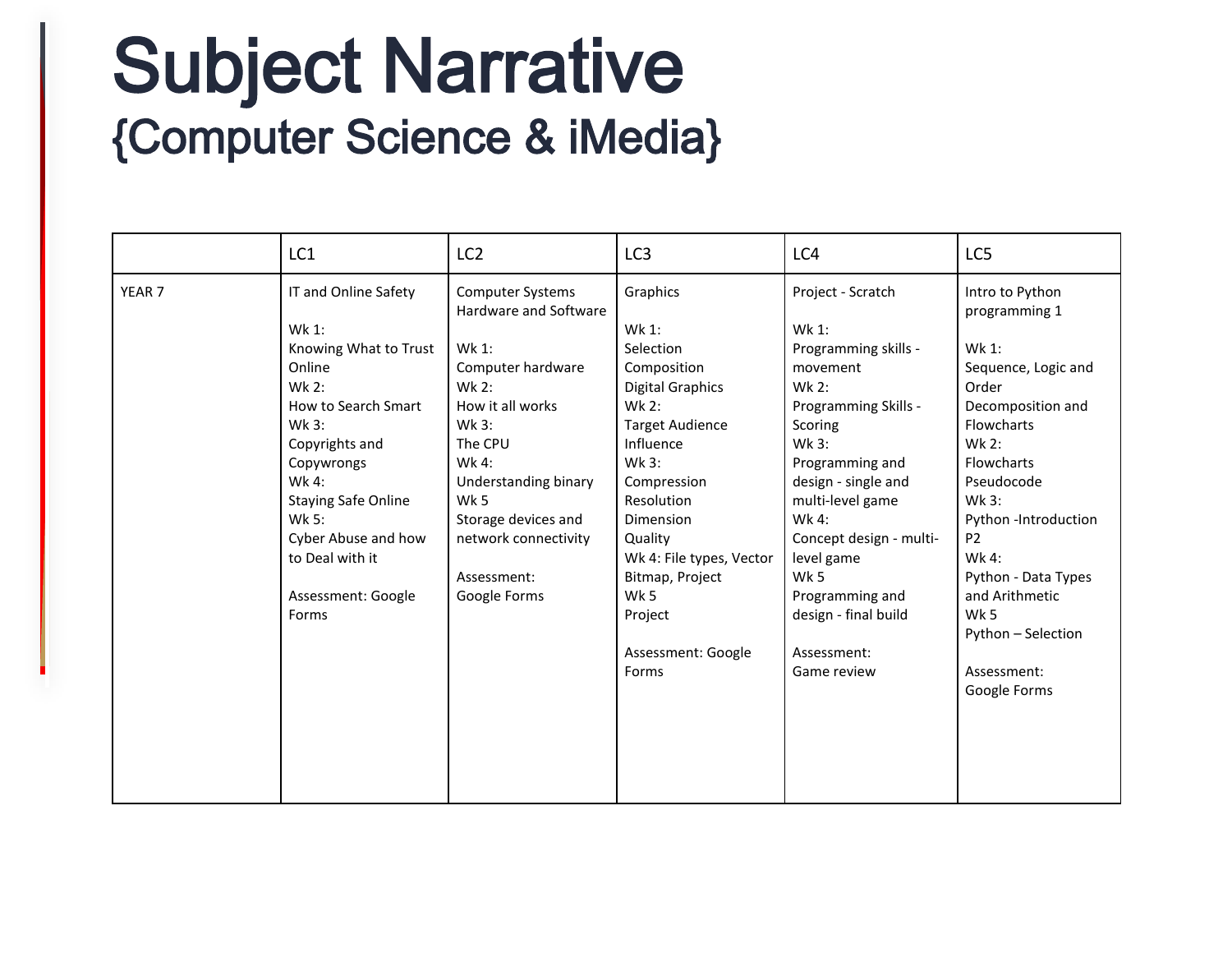| YEAR <sub>8</sub> | Data Representation<br>Wk 1: Introduction to<br>Data Representation<br>Wk 2: Adding Binary<br><b>Numbers</b><br>Wk 3: ASCII Character<br>Codes and Code<br><b>Breaking</b><br>Wk 4: Bitmaps and<br><b>Cryptic Pictures</b><br>Wk 5: Representing<br>Sound With Binary<br>Wk 6: Revision and<br>Assessment<br>Assessment: Google<br>forms | Python Programming 2<br>Wk1: Remembering<br>inputs, outputs,<br>variables, data types<br>Wk2: Remembering IF<br>statements<br>Wk3: understanding<br>While loops<br>Wk4: Understanding<br>For loops<br>Wk5: Fitting the bits<br>together<br>Wk6: Revision<br>Assessment<br>Assessment: Google<br>forms | Mobile App<br>development<br>Wk1: App for that<br>Wk2: Introduction to<br>Tappy Tapp App<br>Wk3: School Lab<br>Studios - Finding errors<br>Wk4: User input / App<br>development<br>Wk5: App Development<br>Wk6: Project<br>completion<br>Assessment: Mobile<br>app                            | From Clay to silicon<br>Wk1: Across time and<br>space<br>Wk2: Lights and Drums -<br>sending messages<br>Wk3: Binary digits<br>Wk4: Numbers in Binary<br>Wk5: Large quantities -<br>Storing data<br>Wk6: Turing's Mug<br>Assessment: Google<br>forms | Project animation with<br>blender<br>Wk1: Move, rotate<br>scale, and colour<br>Wk2: Animation,<br>timeline and parenting<br>Wk3: Complex colours<br>and models<br>Wk4: Organic<br>modelling<br>Wk5: Lights, camera<br>and render<br>Wk6: Project<br>Assessment: Project        |
|-------------------|------------------------------------------------------------------------------------------------------------------------------------------------------------------------------------------------------------------------------------------------------------------------------------------------------------------------------------------|-------------------------------------------------------------------------------------------------------------------------------------------------------------------------------------------------------------------------------------------------------------------------------------------------------|-----------------------------------------------------------------------------------------------------------------------------------------------------------------------------------------------------------------------------------------------------------------------------------------------|-----------------------------------------------------------------------------------------------------------------------------------------------------------------------------------------------------------------------------------------------------|--------------------------------------------------------------------------------------------------------------------------------------------------------------------------------------------------------------------------------------------------------------------------------|
| YEAR 9 CS         | Systems architecture of<br>the CPU Unit 1.1<br>Wk1: CPU and the<br>Fetch Execute Cycle<br>Wk2: Computer<br>Systems and the Von<br>Neumann Architecture<br>Wk3: Understanding<br>Program counter in the<br>FEC and its<br>characteristics<br>Wk4: Performance of<br>the CPU and Embedded<br>systems<br>Wk5: Examples of                   | Algorithms<br><b>Unit 2.1</b><br>Wk 1: Introduction to<br>Algorithms<br>Wk 2: Design creating<br>and refining algorithms<br>Wk 3: Design creating<br>and refining algorithms<br>Wk 4: Linear and binary<br>searches<br>Wk 5: Sort algorithms<br>Wk6: Revision and<br>Assessment                       | Data Representation<br><b>Unit 1.2</b><br>Wk1. RAM and ROM<br>and its impact on<br>performance, Virtual<br>memory<br>Wk2: Secondary<br>Storage<br>Wk3: Data conversion<br>from Binary to Deanery<br>Wk4: Image<br>representation<br>Wk5: How sound is<br>stored, Data<br>compression and file | Programming<br><b>Unit 2.2</b><br>Wk 1: Variables and<br>operators<br>Wk 2: Sequence and<br>selection<br>Wk 3: iteration and<br>string manipulation<br>Wk 4: File handling and<br>records<br>Wk 5: Sql and Arrays                                   | Computer networks,<br>connections and<br>protocols Unit 1.3<br>Wk1: Understanding<br>LAN and WAN<br>Wk2: Understanding<br>components of LAN<br>and Client server<br>network/Peer to PEer<br>Wk3: The Internet, and<br>Topologies<br><b>Network Security</b><br><b>Unit 1.4</b> |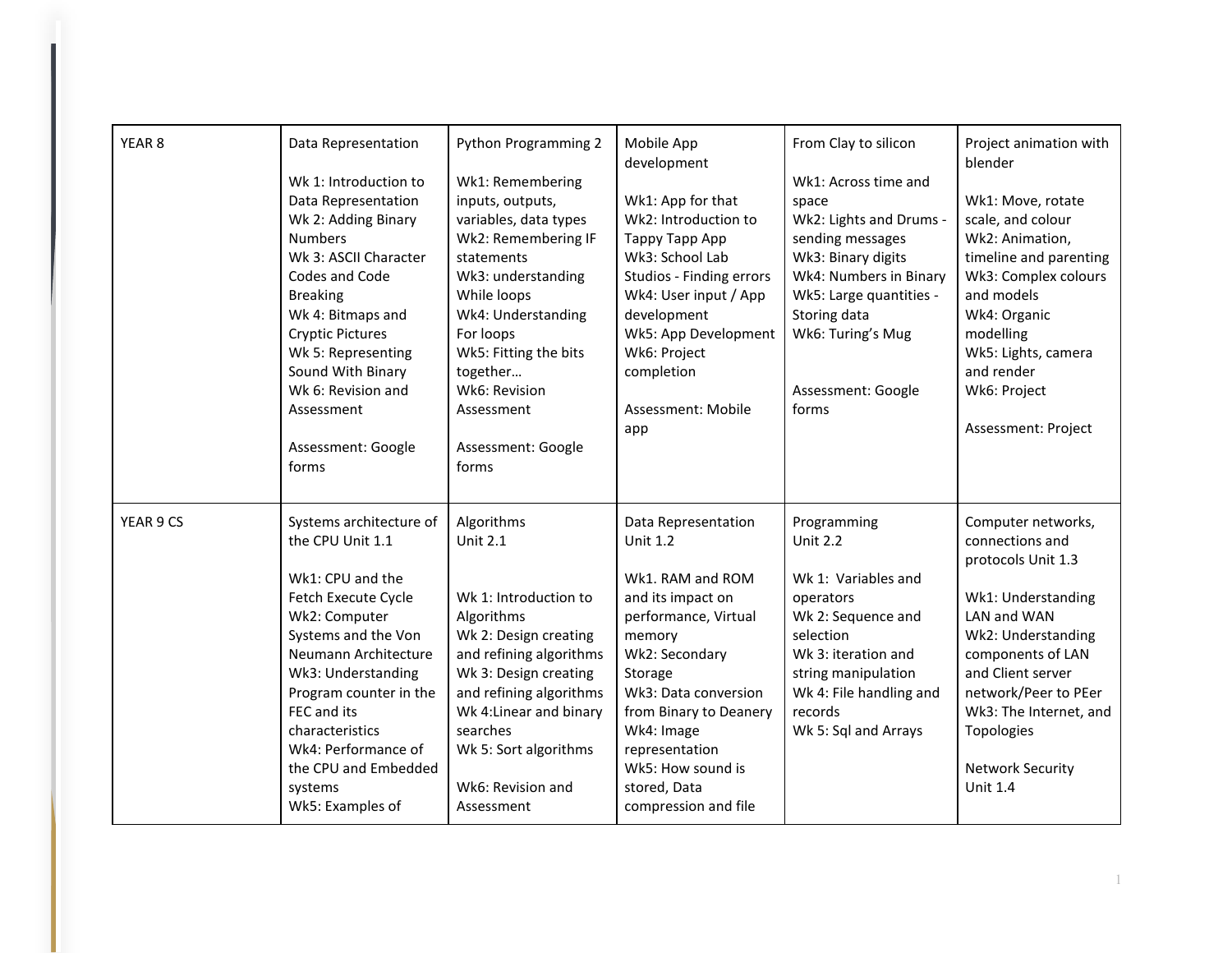|            | Embedded systems and<br>their uses<br>Wk6: Revision and<br>Assessment                                                                                                                                                                                                                                                                                                                         |                                                                                                                                                                                                                                                                                                                                              | types<br>Wk6: Revision and<br>Assessment                                                                                                                                                                                                                                                                                                      |                                                                                                                                                                                                                                                      | Wk 4:<br>Network security and<br>social engineering<br>Wk 5:<br>Network security<br>Wk6: Revision and<br>Assessment                                                                                                                   |
|------------|-----------------------------------------------------------------------------------------------------------------------------------------------------------------------------------------------------------------------------------------------------------------------------------------------------------------------------------------------------------------------------------------------|----------------------------------------------------------------------------------------------------------------------------------------------------------------------------------------------------------------------------------------------------------------------------------------------------------------------------------------------|-----------------------------------------------------------------------------------------------------------------------------------------------------------------------------------------------------------------------------------------------------------------------------------------------------------------------------------------------|------------------------------------------------------------------------------------------------------------------------------------------------------------------------------------------------------------------------------------------------------|---------------------------------------------------------------------------------------------------------------------------------------------------------------------------------------------------------------------------------------|
| YEAR 10 CS | System Software<br><b>Unit 1.5</b><br>Ethical, legal and<br>environmental impacts<br>of digital technology<br>Unit 1.6<br>Wk 1:functionality an<br><b>Operating System</b><br>Wk 2: o User<br>management and<br>Wk 3: Utility Software<br>Wk 4: impacts and<br>cultural issues of digital<br>technology<br>Wk 5: Privacy and Data<br><b>Protection Act</b><br>Wk6: Revision and<br>Assessment | <b>Boolean Logic</b><br><b>Unit 2.4</b><br>Programming<br>Languages and<br>integrated<br>development<br>environment<br>2.5<br>Wk 1: Boolean Logic<br>Wk 2: Truth Tables<br>Wk 3:low-level and<br>high-level languages.<br>Wk 4: Compilers and<br>Interpreters,<br>Wk 5: Understanding<br><b>IDE Tools</b><br>Wk6: Revision and<br>Assessment | Algorithms<br><b>Unit 2.1</b><br>Wk 1: Developing<br>algorithms using<br>pseudocode<br>Wk 2: Developing<br>algorithms using flow<br>diagrams<br>Wk 3: Interpret, correct<br>or complete algorithms<br>Wk 4: Design creating<br>and refining algorithms<br>Wk 5: Design creating<br>and refining algorithms<br>Wk6: Revision and<br>Assessment | <b>Producing Robust</b><br>Programs<br><b>Unit 2.3</b><br>Wk 1: Defensive design<br>considerations<br>Wk 2: Input validation<br>Wk 3: Sub programs<br>Wk 4: Naming<br>conventions/indentation<br>Wk 5: Commenting<br>Wk6: Revision and<br>Assessment | Revision LC 5<br>Week $1 -$ Revision of<br>Unit 1.1 -1.2<br>Week 2 - Revision of<br>Unit $1.3 - 1.4$<br>Week 3 - Revision 1.5<br>$-1.6$<br>Week 4 - Revision 2.1<br>$-2.2$<br>Week 5 - Revision 2.3<br>$-2.5$<br>Week 6: - Assessment |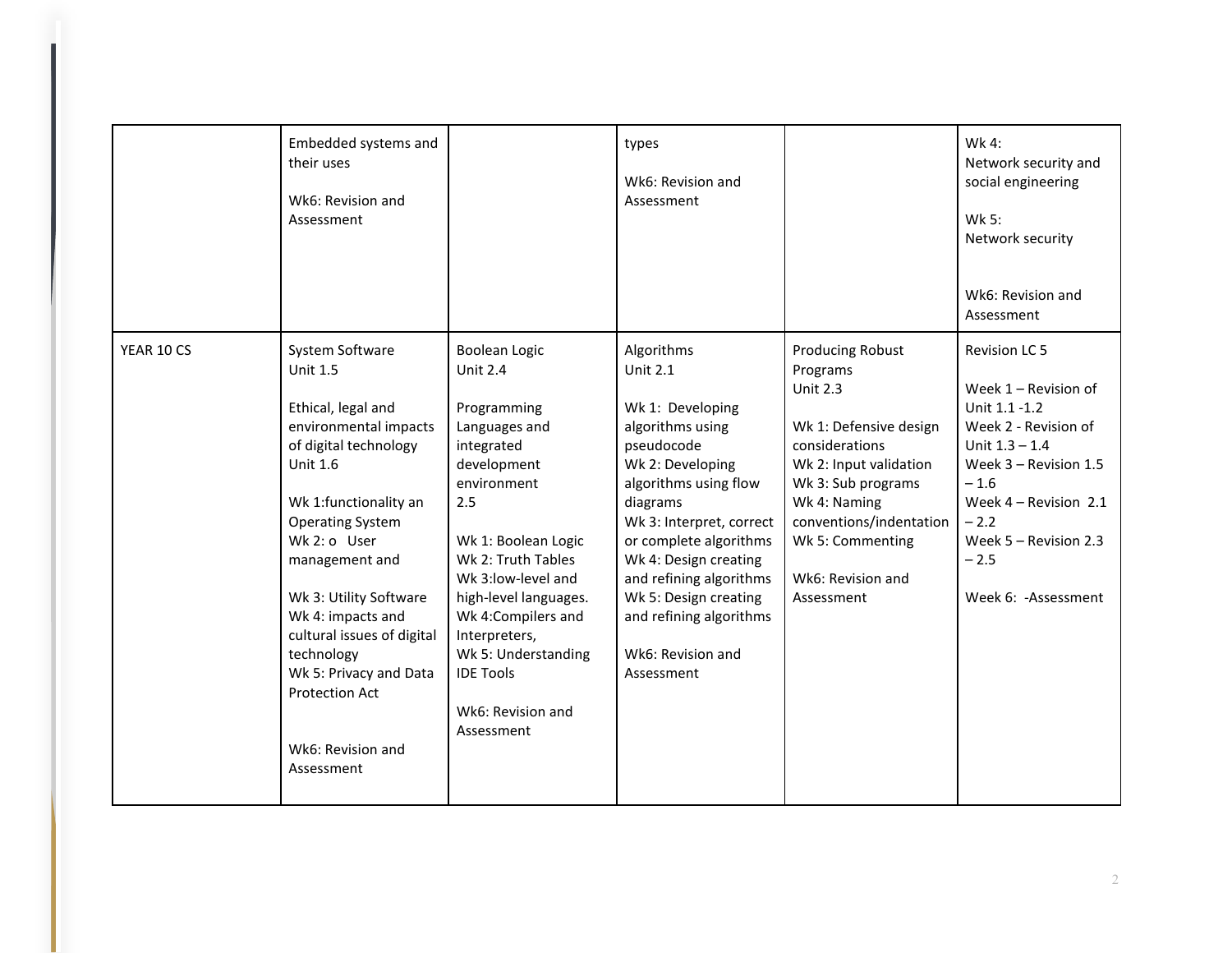| YEAR 11 CS | Programming project -<br>2.2 | Programming project<br>2.1 | <b>Revision Paper 1</b> | <b>Revision Paper 2</b> | Exam |
|------------|------------------------------|----------------------------|-------------------------|-------------------------|------|
|            |                              |                            | Revision                | Wk1: Algorithms, Wk2:   |      |
|            | WK 1 - Wk 6 Project          | WK 1 - Wk 6 Project        | Wk1: Systems            | Programming concepts    |      |
|            | given OCR for students       | given OCR for students     | Architecture,           | Wk3: Producing robust   |      |
|            | to compile a program         | to compile a program       | Wk2: Systems            | programs                |      |
|            | using the programming        | using the programming      | Architecture, and data  | Wk4: Boolean Logic      |      |
|            | language Python              | language Python            | representation          | Wk5: Programming        |      |
|            |                              |                            | Wk3: Computer           | languages and IDE       |      |
|            |                              |                            | networks, connections,  | Wk6: Assessment Paper   |      |
|            |                              |                            | protocols and network   |                         |      |
|            |                              |                            | security                | Wk 7: Assessment Paper  |      |
|            |                              |                            | Wk4. System software    | $\overline{2}$          |      |
|            |                              |                            | and utility             |                         |      |
|            |                              |                            | Wk5: Boolean logic      |                         |      |
|            |                              |                            | Wk6: Ethical, legal and |                         |      |
|            |                              |                            | environmental impacts   |                         |      |
|            |                              |                            | of digital technology:  |                         |      |
|            |                              |                            | Assessment              |                         |      |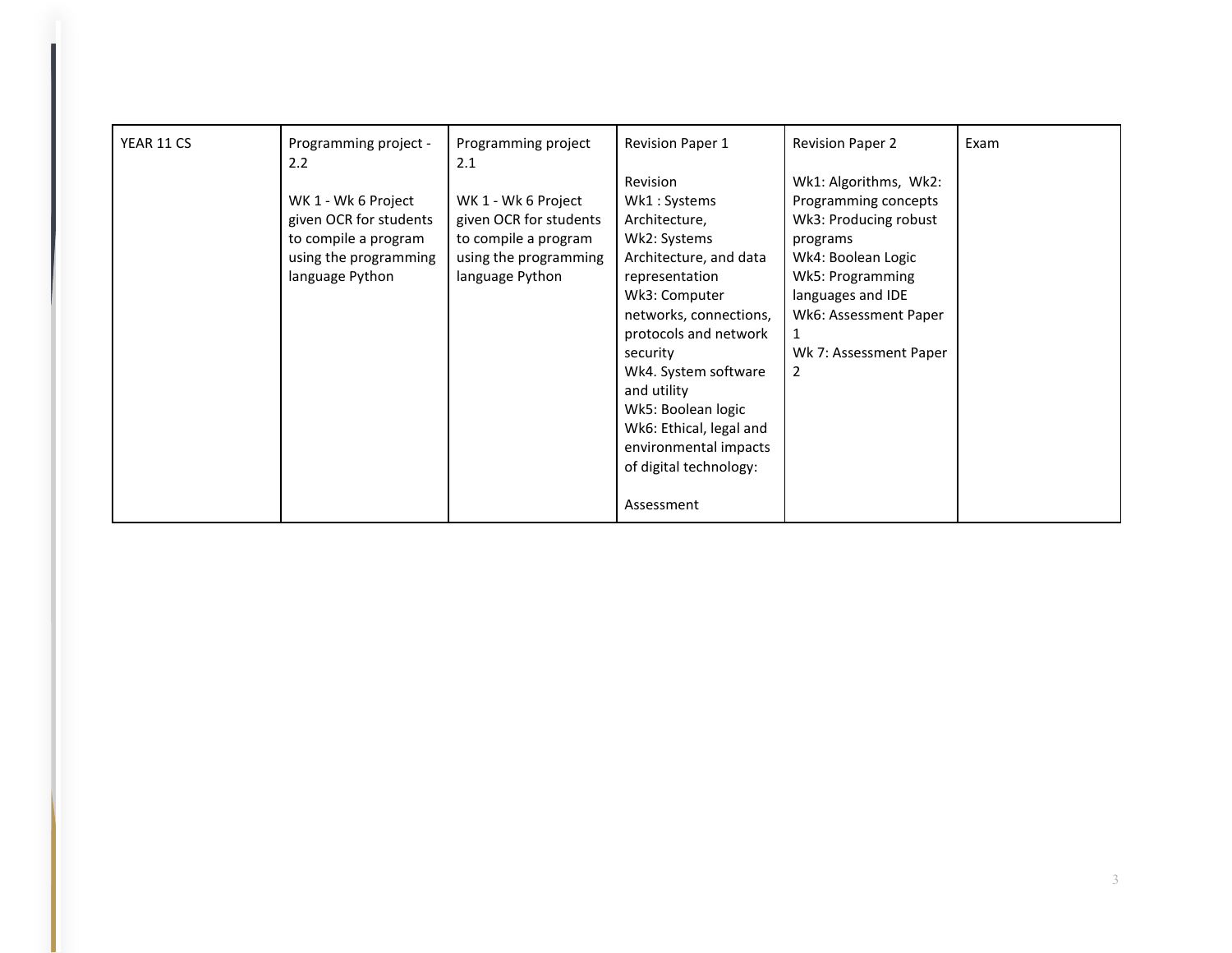| YEAR 9 CIM  | R097 Creating an<br>Interactive Multimedia<br>product (IMP)<br>Wk1 - Wk3: Task 1<br>Review of existing IMP<br>Wk4 - Wk6: Task 2<br>Planning the IMP<br>Wk7: Submission of<br>Task 1 and Task | R097 Creating an<br>Interactive Multimedia<br>product (IMP)<br>Wk1-Wk3: Task3<br>Developing skills in a<br>presentation software.<br>Wk4-Wk6: Creating the<br><b>IMP</b><br>Wk7: Submission of<br>Task <sub>3</sub>  | R097 Creating an<br>Interactive Multimedia<br>product (IMP)<br>Wk1 - Wk3: Review and<br>submission of of IMP<br>R097-complete<br>R094 - Visual Identity<br>and Digital Digital<br>Graphics<br>Wk4 - Wk7: Task 1<br>Understanding the<br>purposes and<br>properties of Digital<br>Graphics | R094 - Creating Digital<br>Graphics<br>Wk1 - Wk3: Task 2 Plan<br>the creation Digital<br>Graphics<br>Wk4 - Wk7: Develop the<br>skills of using Photoshop | R04 - Creating Digital<br>Graphics<br>Wk1 - Wk3: Create a<br>Digital Graphic<br>Wk4-Wk7: Review and<br>Submit final Product<br>Wk7: Submission of<br>R082<br>R094-complete<br>R097 submission to<br><b>Exam board</b> |
|-------------|----------------------------------------------------------------------------------------------------------------------------------------------------------------------------------------------|----------------------------------------------------------------------------------------------------------------------------------------------------------------------------------------------------------------------|-------------------------------------------------------------------------------------------------------------------------------------------------------------------------------------------------------------------------------------------------------------------------------------------|----------------------------------------------------------------------------------------------------------------------------------------------------------|-----------------------------------------------------------------------------------------------------------------------------------------------------------------------------------------------------------------------|
| YEAR 10 CIM | R093 - Creative iMedia<br>in the media industry<br>Wk 1-3: Understand the<br>purpose and content of<br>pre-production<br>Wk 4 - 5: : Plan pre-<br>production<br>Assessment: Mock<br>exam     | R093 - Creative iMedia<br>in the media industry<br>Wk 1: Plan pre-<br>production<br>Wk 2 - 3:Produce pre-<br>production documents<br>Wk 4 - 6: Review pre-<br>production documents<br>Assessment: Mock<br>assessment | R085 - Web design<br>Wk4 - Wk7: Task 1<br>Understanding the<br>purposes and<br>properties of Web sites                                                                                                                                                                                    | R085 - Web design<br>Wk1 - Wk3: Task 2 Plan<br>the creation Web pages<br>Wk4 - Wk7: Develop the<br>skills of using<br>Dreamweaver                        | R085 - Web Design<br>Wk1 - Wk3: Task 3<br>Create a website<br>Wk4-Wk7: Create<br>assets for a website<br><b>R082- Submission to</b><br><b>Exam board</b>                                                              |